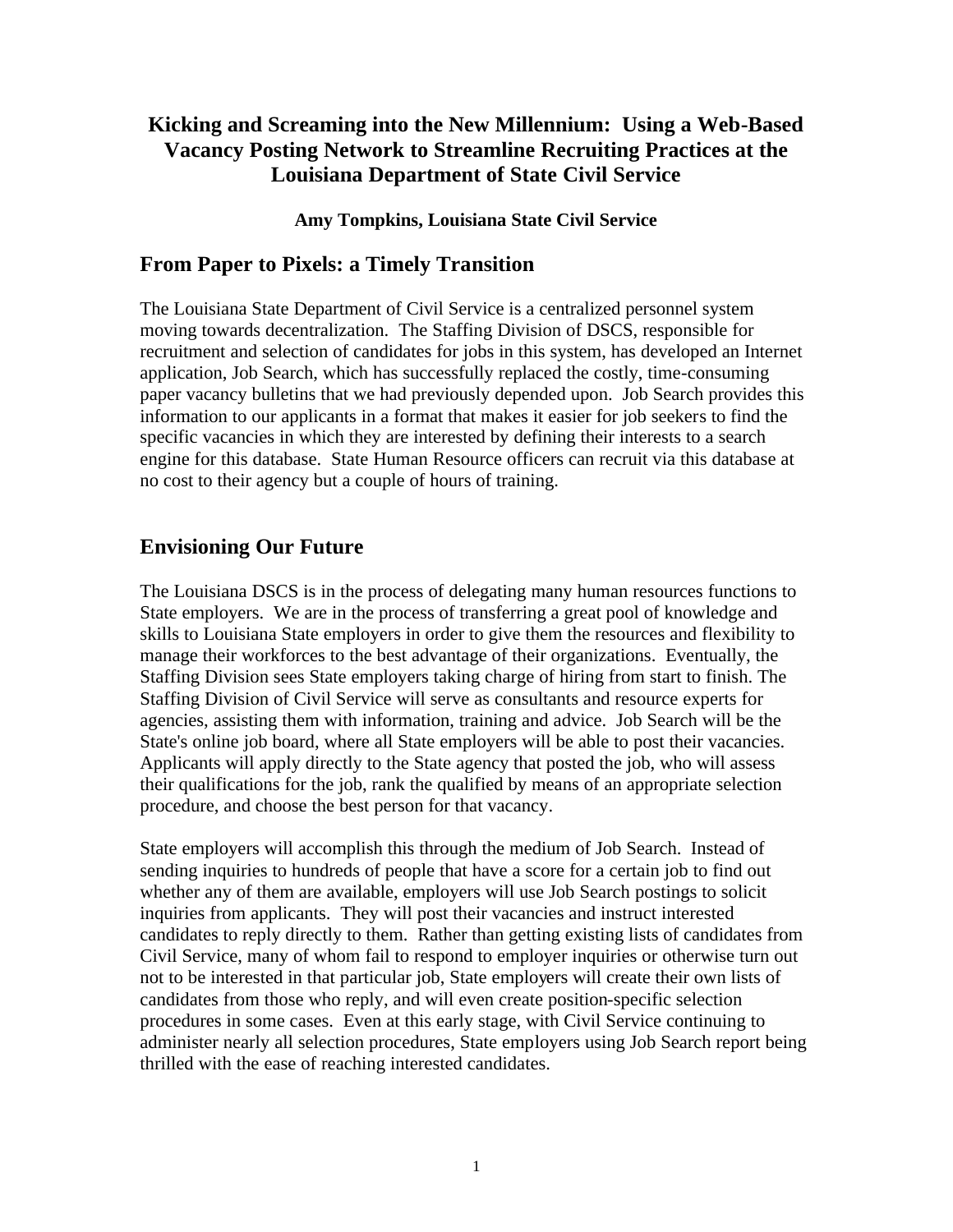## **The Past**

Our past was built of paper: paper job fliers, paper promotional announcements, paper announcements of jobs open to the public. All of this paper served our aim of providing our State Human Resources offices with good lists of people qualified for and interested in the jobs that they needed to fill.

The complex paper process was designed to strike a balance between resource use and benefits to our customers. If all these jobs were open to application all the time, application processing would take up too great a proportion of our resources. Although the announcement process for probational hires consumed considerable time and labor - the time it took for a State employer to get a list of names from a Special Announcement could be as long as three months, sometimes even more, under our former procedures -- it at least confined our efforts towards certifying candidates for rarely-filled jobs within the time period of the announcement.

So we ended up with three types of paper information: job fliers included the jobs open to everyone all the time; promotional announcement bulletins were issued for infrequent promotional openings, and bi-monthly Special Announcement bulletins were issued for jobs not usually open to public application. As job information changed, fliers had to be updated, reprinted and redistributed. These methods of communicating job vacancy information consumed considerable materials and labor.

Furthermore, the product of these bulletins, the certificate of eligible candidates that Louisiana Civil Service issued to State employers, was often not very useful. A great number of the people on the standing lists are not actually available for every vacancy in a particular job in a particular parish (Louisiana is divided into parishes rather than counties; a legacy of the Napoleonic Code). They may only want to work for certain employers, for example, or be temporarily unable to work, and so forth. Lists with hundreds of names sometimes yielded only a handful of candidates to interview. When job seekers respond directly to State employers' announcements on Job Search, this facet of the availability problem is virtually eliminated.

Another shortcoming of paper announcements was the limited reach of their distribution (the logistics of distributing paper promotional announcement bulletins had its own set of headaches in some very large agencies). Our Department mailed out copies to subscribers; both State employers and our own recruitment offices posted them to bulletin boards; we mailed them to Job Service offices. Subscribers, however, and customers of our recruiting offices, were people who had already found the State as a potential employer. So were the people looking at bulletin boards at State agencies. But did everyone who wanted to work for the State know where to find these bulletins? And what about the jobs that our Department was not obliged to announce in these bulletins? How were we to make job seekers aware of the employment potential in State service, and how could we maximize the job information available to the public?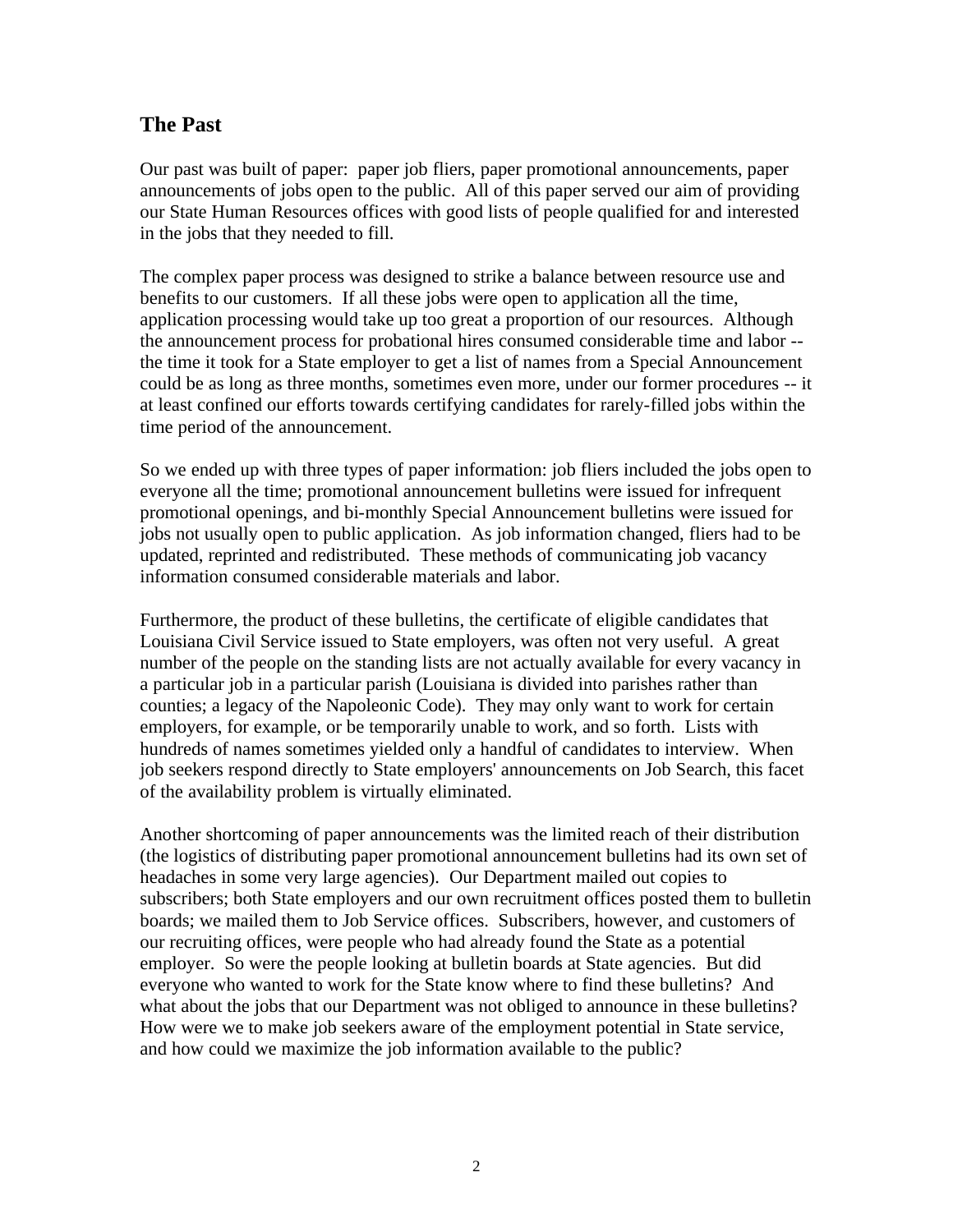## **Enter Job Search**

The growing importance of the Internet as a mass communications tool stimulated the growth of online job information sites. We realized that the Net was a low-cost channel for job information with a potentially global reach. Not only would we have the opportunity to disseminate vacancy announcements to far larger applicant pools than ever before, but we would also gain a valuable opportunity to replace our slow and costly paper announcement processes. We also realized that such a vacancy system would offer State employers an inexpensive and convenient way of announcing their own positions, a crucial resource in our enabling them to manage their own recruiting and hiring. So we set to work, with our I/T staff and a consulting firm, and Job Search went into production for probational announcements only in May 2001. Promotional announcements were added in June, 2001, and we began to train the first agency users at that time.

Here's what Job Search looks like to the job seeker. **[attachment: What the job seeker sees]** In the frame on the left, we have such resources as a simple FAQ on State of Louisiana employment; information on taking written exams (we had been moving away from scheduling exams to allowing candidates to report to test centers on their own, which we referred to as "walk-in testing"); road directions to testing centers; information on jobs open to application continuously; and an explanation of the features and functions of the Job Search site itself. Some links to webpages of other State employers are also available.

We imagine that most job seekers jump right in to searching for a job without reading the Tips for Searching, selecting either the "Search Statewide" or "Search By Parish" link. The search screen looks nearly the same in all cases. **[attachment: The search screen]** The scope of the search is identified by a keyword in the upper right corner of this form. Job seekers can simply leave all search terms set to their default, and click "go". Or, they can define one or more of these search parameters to narrow their searches down: the type of vacancy, a salary range, an occupational group, or an agency. All of these terms except the type of vacancy depend on active job postings in the system. If, for example, the Louisiana Department of Culture, Recreation and Tourism has no active job postings, it will not appear in the list of agencies to select from. This way we cut down on "no jobs found" results to searches. The last parameter on this form simply sorts the results of the search by the seeker's choice.

The results of a search **[attachment: The results of a search]** list basic information about each vacancy: The job title, employer, parish and closing date. The candidate then clicks on a particular posting to see the complete information.

**[attachment: Example of a posting]** The next attachment is an example of a job posting. A posting includes a lot of information: the employer, the salary, the location, whether a written test is required, how long the posting is open, and who to contact to apply. We include a link to the job specification so that applicants can read about the common duties of the job as well as its qualification requirements.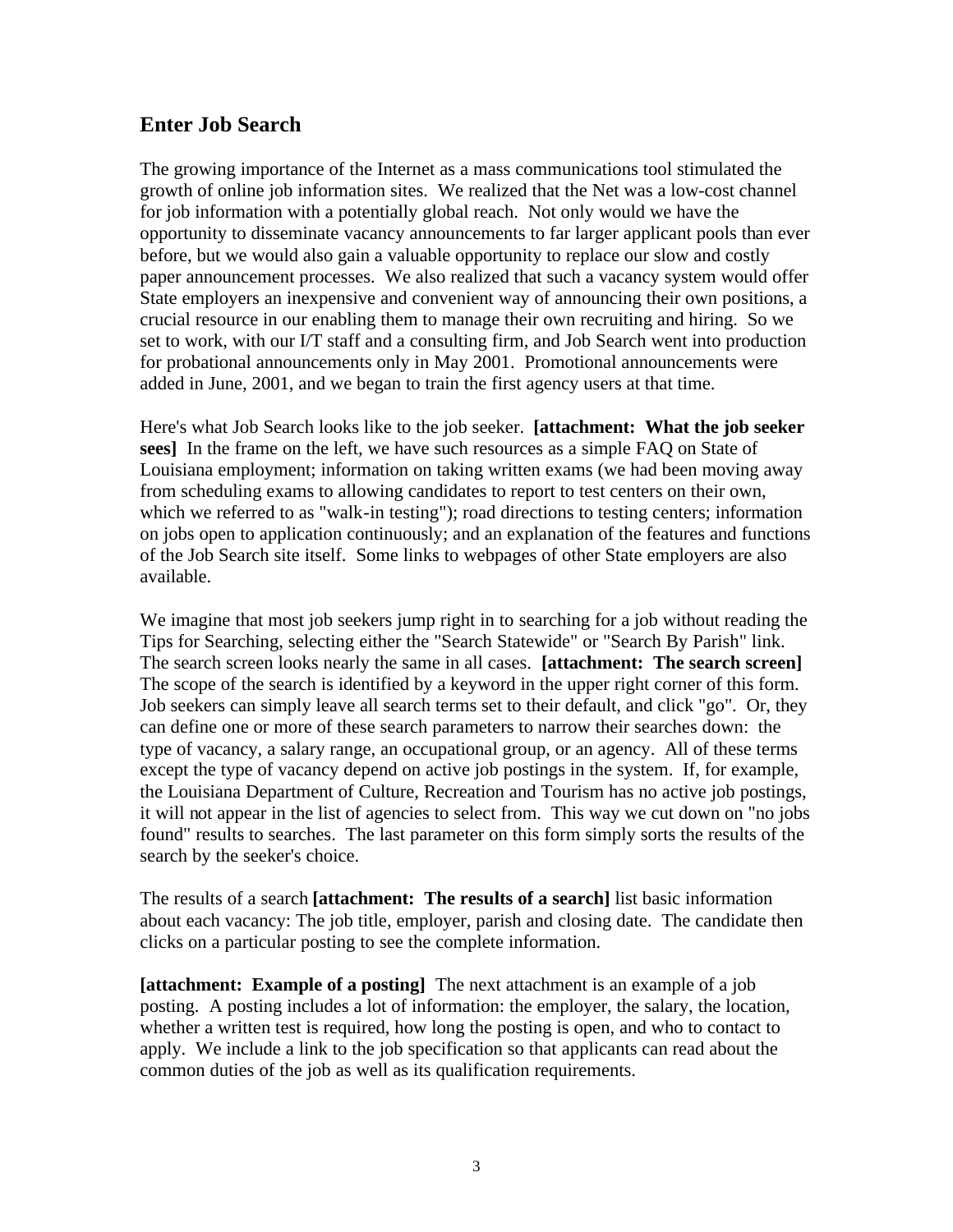As you can see, it's easy for a job seeker to tailor searches to specific geographic areas, to salary requirements, to occupational interest areas, even to specific State employers with whom they would like to find jobs.

The only preparatory step that a user needs to take is the creation of the contact instructions, which are entered on a separate page **[attachment: Creating contact instructions]** and saved, then appearing in the Contact/Instructions menu. **[attachment: Sample of contact instructions]** The following attachment shows an example of contact instructions created by a State employer, which tell applicants to reply directly to the hiring authority.

State employers posting to the database find it very easy to use. **[attachment: Posting entry form (top)]** See the next attachment for the top of the form. Most of the data is pulled in from our computer system via menu choices. Almost no typing is required: only the name of the city and any Special Notes -- added at the bottom of the form - need typing. **[attachment: Posting entry form (bottom)]** The bottom of the data entry form appears on the next attachment. If the user wants to change the default closing date, two weeks from the posting date, then that date must be typed. But that's all.

By design, it is extremely simple to create postings, as our HR users quickly discover in training. A single posting takes only a minute or two to create. They can also easily be edited once created, so changes or updates to vacancy information are easy to add.

# **So far, so good …**

Eliminating the paper bulletins meets one goal of the JS project. We are now working towards the second goal, to train Human Resource staff at State employers to use Job Search for recruitment. In 2002 we are working to increase the participation of State employers in this endeavor. This participation is essential to prepare State employers for our ultimate goal, the delegation of nearly all vacancy announcement and filling to the employer, which is, as I said in the beginning, a component of broader decentralization initiatives which the Louisiana Department of State Civil Service is carrying out. As more agency staffers are trained and add vacancies to the site, more State agencies will gain the capacity to reach a potentially world-wide applicant pool at no cost but a short training session, and job seekers will be offered even greater access to opportunities for employment with the State.

As of this date, we have trained users at eighteen of the twenty major State employers, and at twenty-two other agencies, including universities, hospitals and other health care facilities. They are posting vacancies in any category that the DSCS does NOT have to post, by our rules. Agency postings comprised only 10% of Job Search entries in the month after trainings began, and this proportion has increased to nearly 25%, as we continue to train additional users.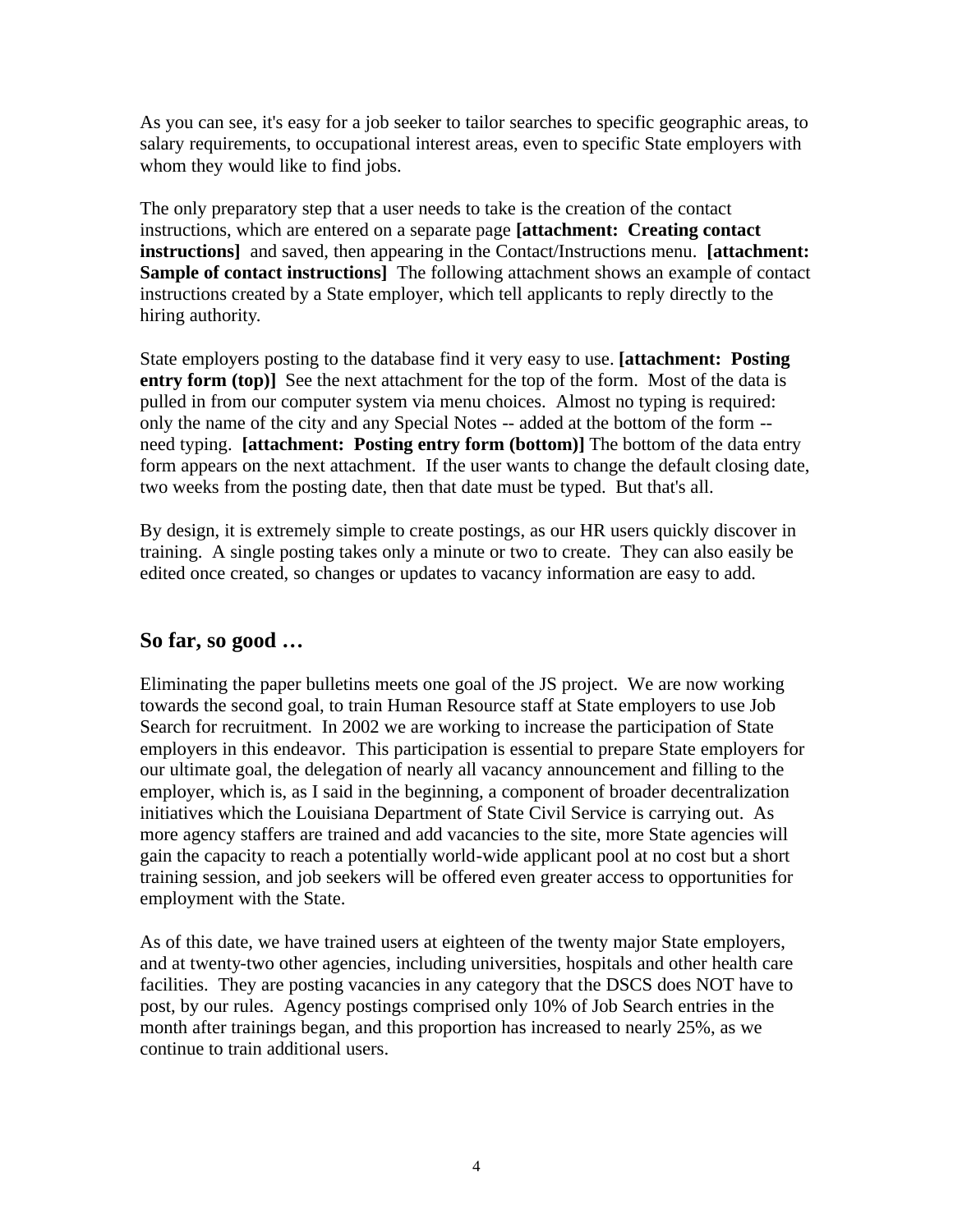The benefits of moving from paper bulletins to Job Search are accruing quickly. Just posting the probational bulletin to JS instead of publishing it on paper, which we accomplished in January, 2002, cut in half the time that State employers had to wait to see their probational vacancy posted. Certificates of Eligibles from announced jobs took an average of 70 days to issue at the end of last year, and now we get those certificates out in 26 days, on the average -- 63% faster than we were able to issue these lists under our previous system. We shortened employers' waiting time even more by increasing the frequency of posting intervals on Job Search in April. Job postings now go up within 3 business days of our receiving the request -- a savings of as much as two weeks. Also in April, we eliminated paper promotional announcements, saving those production and distribution costs and time for ourselves, and making it much easier for employers to disseminate that information to their workforce, even in widely-separated offices across the state.

## **The Response of Our Customers**

HR staff in our training sessions are typically surprised and delighted with how easy Job Search is to use and the prospect of quick, cost-free Internet recruiting. Training can be completed in two hours or less due to the application's simple and intuitive interface. They often express excitement and anticipation about getting back to their offices and getting their vacancies online. As they realize how large an applicant pool this tool could bring them, they become quite enthusiastic about the potential of Job Search to aid their recruiting efforts.

Responses from the customers of our old bulletins include some resistance to change. Private subscribers who became accustomed to seeing all the announced jobs in a single group in our bulletins adjusted fairly readily to the different way in which Job Search provides information on vacancies. Human Resources staff responded differently depending on what they felt they were expected to provide to their employees. Most of them had to change internal procedures that used the paper bulletin as the database to be distributed.

We have discussed issues such as Internet access and policies on disseminating vacancy information with agency staff in several meetings. The access of the workforce to the Internet while at work varies widely from agency to agency -- in some, most employees have desks with PCs and Net access, while in others, large numbers of employees do not even have offices. State HR officers have come up with different solutions to the problem of access. One agency installed employee kiosks with Internet-ready PCs for their workers' use. Another, a university, directs employees to access the Net in the library on campus. Others are still working on this question.

Some State employers set policies which limit the information that the HR office is obliged to provide to their employees. In one large, statewide agency, for example, HR shares information only about their own vacancies with their workers. Others feel they must meet the expectation of their workers that they will themselves provide employees